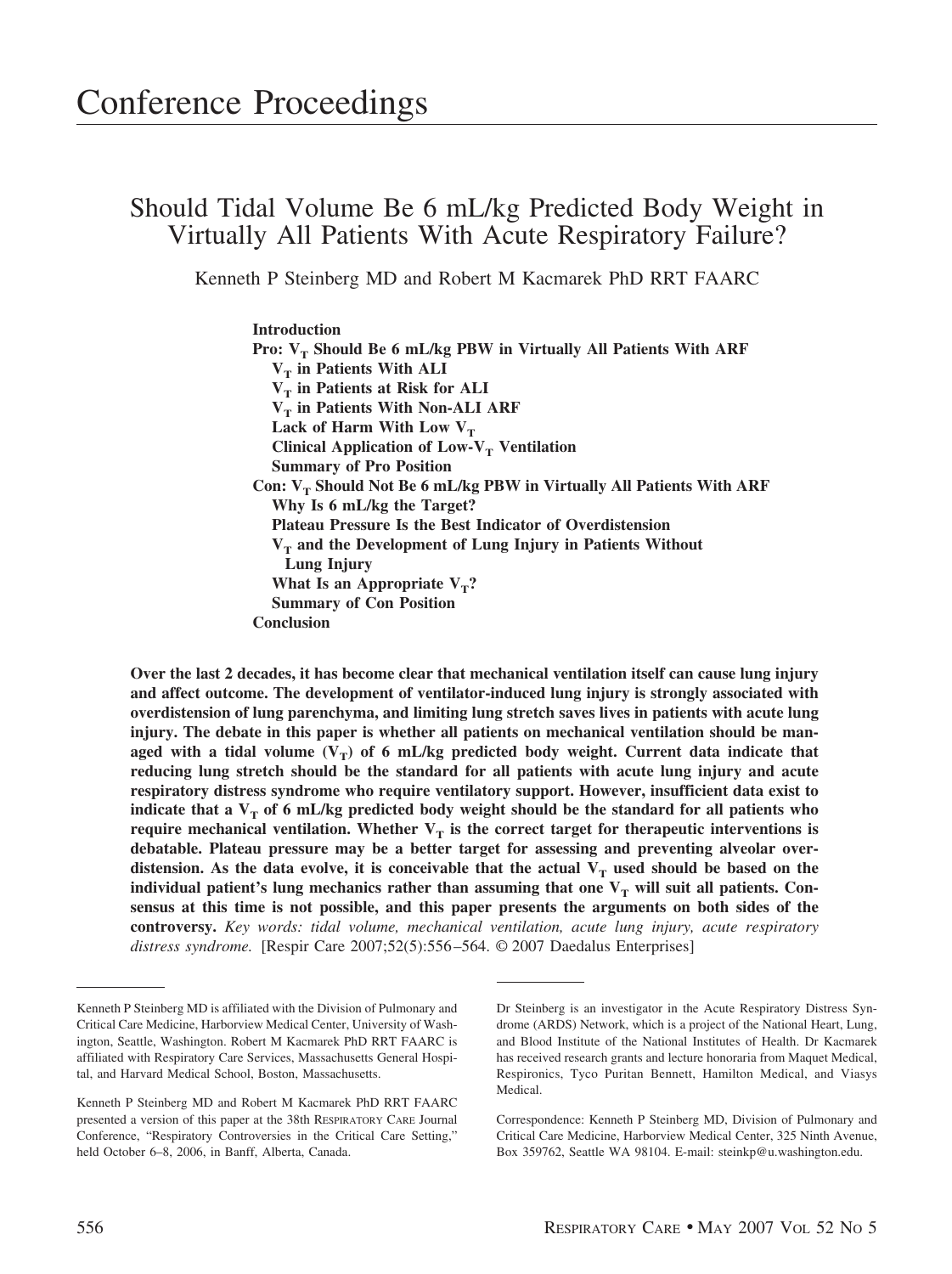# **Introduction**

In the not-too-distant past, nearly all patients with acute respiratory failure (ARF) were managed with tidal volume (V<sub>T</sub>) of 10–15 mL/kg, and the respiratory rate and V<sub>T</sub> were further adjusted to normalize arterial blood gases. Over the last 20 years, a strong body of evidence has been developed that makes it clear that mechanical ventilation has the potential to directly harm the lungs: so-called ventilator-induced lung injury (VILI). The development of VILI is associated with overdistension of lung parenchyma and repetitive opening and closing of unstable lung units. Small (6 mL/kg predicted body weight [PBW])  $V_T$  is used in the management of ARF due to acute lung injury (ALI) and acute respiratory distress syndrome (ARDS) to avoid alveolar overdistension and improve survival.

These data have led clinicians and investigators to postulate that smaller  $V_T$  might also be beneficial in other forms of ARF. Data are emerging that patients at risk for ALI/ARDS might be more susceptible to VILI. Patients with obstructive and other restrictive processes might also benefit from so-called lung-protective ventilation. This paper explores the reasons why 6 mL/kg PBW may be the target  $V_T$  for most forms of ARF, and will also discuss the evidence for reducing  $V_T$  in other forms of ARF. However, in the context of this discussion, the question arises about whether  $V_T$  is the bedside variable most reflective of overdistension. Plateau pressure may be a better indicator of transpulmonary pressure and alveolar overdistension, and therefore a better therapeutic target. As a result, this paper will also discuss the reasons  $V_T$  should be titrated based on the patient's individual lung mechanics and why  $V_T$  greater than 6 mL/kg PBW may be equally acceptable. Thus, this paper explores the relative merits of using a standard  $V_T$  approach for all patients, versus a more physiologic, individualized approach based on assessment of the patient's lung mechanics.

# **Pro:** V<sub>T</sub> Should Be 6 mL/kg PBW in Virtually All **Patients With ARF**

Mechanical ventilation is a fundamental component of intensive care for most critically ill patients, particularly those with ALI and ARDS. However, both animal and human studies have found that mechanical ventilation may cause or worsen VILI.<sup>1</sup> Most of the literature on lungprotective mechanical ventilation focuses on patients with ALI/ARDS, in whom  $V_T$  reduction improves outcomes. There are several reasons for extrapolating these data to patients without ALI. First, diagnosing ALI/ARDS is at times challenging.2 Though the ALI/ARDS consensus criteria seem relatively simple to apply, use of higher positive end-expiratory pressure (PEEP) can improve both the ratio of  $P_{aO_2}$  to fraction of inspired oxygen ( $P_{aO_2}/F_{IO_2}$ ) and abnormalities on chest radiograph to the extent that the patient no longer meets the definition of ALI.3 Second, the patient may not yet fulfill ALI/ARDS criteria at the initiation of mechanical ventilation but may develop lung injury during the course of the disease. Third, critically ill patients are constantly at risk for other causes of lung injury (eg, ventilator-associated pneumonia, transfusionrelated lung injury, aspiration of gastric contents). Finally, patients with obstructive lung disease are at high risk of developing dynamic hyperinflation (intrinsic PEEP) when managed with high minute volume. Thus, with few exceptions (eg, simple, low-risk postoperative patients without any lung disease, on a short course of mechanical ventilation), most patients on mechanical ventilation should benefit from a lower  $V_T$ .

# $V_T$  in Patients With ALI

Numerous animal investigations have shown that excessive mechanical stretch during overinflation of the lungs with high inspiratory pressure and large  $V_T$  results in increased epithelial and endothelial permeability.4 –7 In a seminal study, Webb and Tierney were the first to demonstrate this phenomenon. They reported that rats ventilated with high distending pressure, resulting in high  $V_T$ , developed pulmonary edema and diffuse alveolar damage that was histologically indistinguishable from ARDS.4

Dreyfuss and associates later published convincing evidence that volume overdistension, rather than airway pressure, is the principal cause of the tissue injury. By comparing rats that had their chests and abdomens banded to those that did not, they were able to deliver high and low  $V_T$  with identical high peak airway pressure.<sup>8,9</sup> Pulmonary edema developed in the high-pressure/high- $V_T$  and lowpressure/high- $V_T$  groups, whereas there was no edema in the high-pressure/low- $V_T$  animals.

Excessive volume with alveolar overdistension may be the most important mechanism in VILI, and the term "volutrauma" has been used to describe the sequelae. In the setting of ALI, the distribution of ventilation may be uneven because of the heterogeneity of injury.10 Many years ago, Mead and colleagues suggested that, at a transpulmonary pressure of 30 cm  $H<sub>2</sub>O$ , the regional distending pressure across an atelectatic or fluid-filled region of lung surrounded by fully expanded lung would be nearly 140 cm  $H_2O^{11}$  Thus,  $V_T$  are preferentially directed to more normal or recruitable lung units, and these areas may be more susceptible to overinflation, overdistension, and tissue injury, even at apparently "safe" plateau pressures.

More recently, following on the heels of those observations, several seminal human studies provided strong evidence for VILI.12–16 The largest of these studies was the National Institutes of Health/National Heart, Lung, and Blood Institute ARDS Network phase III study of lower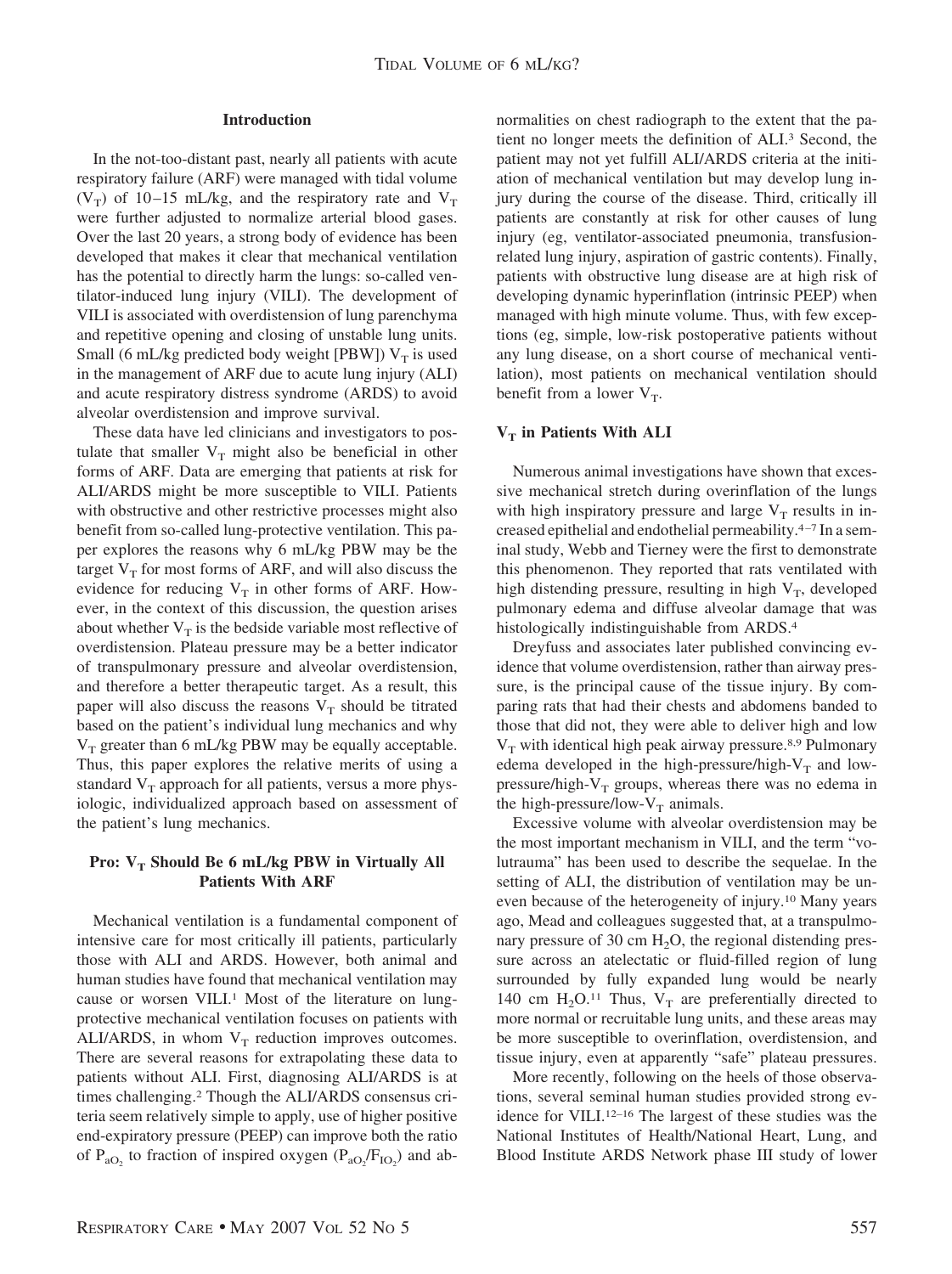

Fig. 1. Mortality versus quartile of day-1 plateau pressure at tidal volume (V<sub>T</sub>) of 6 mL/kg or 12 mL/kg. The bars show the V<sub>T</sub>, the plateau pressure range, and the number of patients in each category. ARR = absolute risk reduction. Cl = confidence interval. (Data from Reference 17.)

versus traditional  $V_T$  ventilation in patients with ALI.<sup>16</sup> In that trial, 861 patients with ALI were randomized to receive volume-controlled ventilation with either conventional  $V_T$  of 12 mL/kg PBW or lower  $V_T$  of 6 mL/kg PBW. In the lower- $V_T$  group, the goal plateau pressure was  $\leq$  30 cm H<sub>2</sub>O, and if the plateau pressure was  $>$  30 cm H<sub>2</sub>O, V<sub>T</sub> was decreased to a minimum of 4 mL/kg PBW. The mean plateau pressures were  $25 \text{ cm } H_2\text{O}$  and 33 cm  $H<sub>2</sub>O$  in the intervention and control groups, respectively. The study was stopped early for efficacy; mortality was reduced from 39.8% to 31% ( $p = 0.007$ ) with the low- $V_T$  intervention.

Some authors have questioned the value of  $V_T$  reduction in patients with ALI/ARDS whose plateau pressure is already below  $30-35$  cm H<sub>2</sub>O. However, in their secondary analysis of the ARDS Network database, Hager and colleagues found that there was a beneficial effect of  $V_T$ reduction, from 12 mL/kg PBW to 6 mL/kg PBW, regardless of the plateau pressure before the  $V_T$  reduction.<sup>17</sup> In their model, patients in both arms of the study were divided into quartiles of plateau pressure. In addition to  $V<sub>T</sub>$ assignment and plateau pressure quartile, they included in their multivariable logistic regression model any baseline characteristic in which there was a trend toward a difference between corresponding quartiles. In the final regression model, lower  $V_T$  assignment, lower plateau pressure quartile, and lower Acute Physiology and Chronic Health Evaluation III score were all significant predictors of lower mortality. Notably, the interaction between  $V_T$  assignment and plateau pressure quartile was not significant. This suggests that patients in the 12 mL/kg PBW  $V_T$  group would have benefited from  $V_T$  reduction in each of the quartiles, including the two in which plateau pressure was already  $\leq$  31 cm H<sub>2</sub>O (Fig. 1). These data argue against the belief that  $V_T$  reduction is without benefit when plateau pressure is already lower than  $30-35$  cm  $H<sub>2</sub>O<sub>17</sub>$ 

## **V<sub>T</sub>** in Patients at Risk for ALI

Once the therapeutic benefits of low- $V_T$  ventilation in patients with established ALI/ARDS became known, researchers began asking whether patients at risk for ALI might benefit from a similar lung-protective ventilation strategy. It has been observed that slightly injured lungs are more susceptible to VILI than are normal lungs.18,19 Thus, if mechanical ventilation can potentiate ALI, the incidence of the syndrome might be decreased if low  $V_T$ were used in patients at risk. Two recent observational studies provided preliminary data on this topic. Gajic and associates reported the results of a retrospective cohort study in which 332 patients without ALI were examined for the development of ALI.20 They found that women were ventilated with higher  $V_T$  than men and trended toward greater development of ALI (29% versus 20%,  $p = 0.068$ ). The percentage of patients who developed ALI increased as  $V_T$  increased (Fig. 2). After multivariate analyses to control for confounding variables, each mL/kg of  $V_T$  received greater than 6 mL/kg was associated with a 30% increase in the odds of developing ALI ( $p < 0.001$ ). In a subsequent cohort study of 3,261 patients who received mechanical ventilation, both a  $V_T$  greater than 700 mL and a peak airway pressure greater than 30 cm  $H_2O$ were independently associated with the development of ALI.21 These studies provide preliminary evidence that low- $V_T$  lung-protective ventilation may benefit patients at risk for ALI. This remains unproven, however, and a large randomized controlled trial would be needed to confirm this hypothesis.

## **V<sub>T</sub>** in Patients With Non-ALI ARF

Patients without ALI may also be at risk for adverse effects of normal- $V_T$  mechanical ventilation. Patients with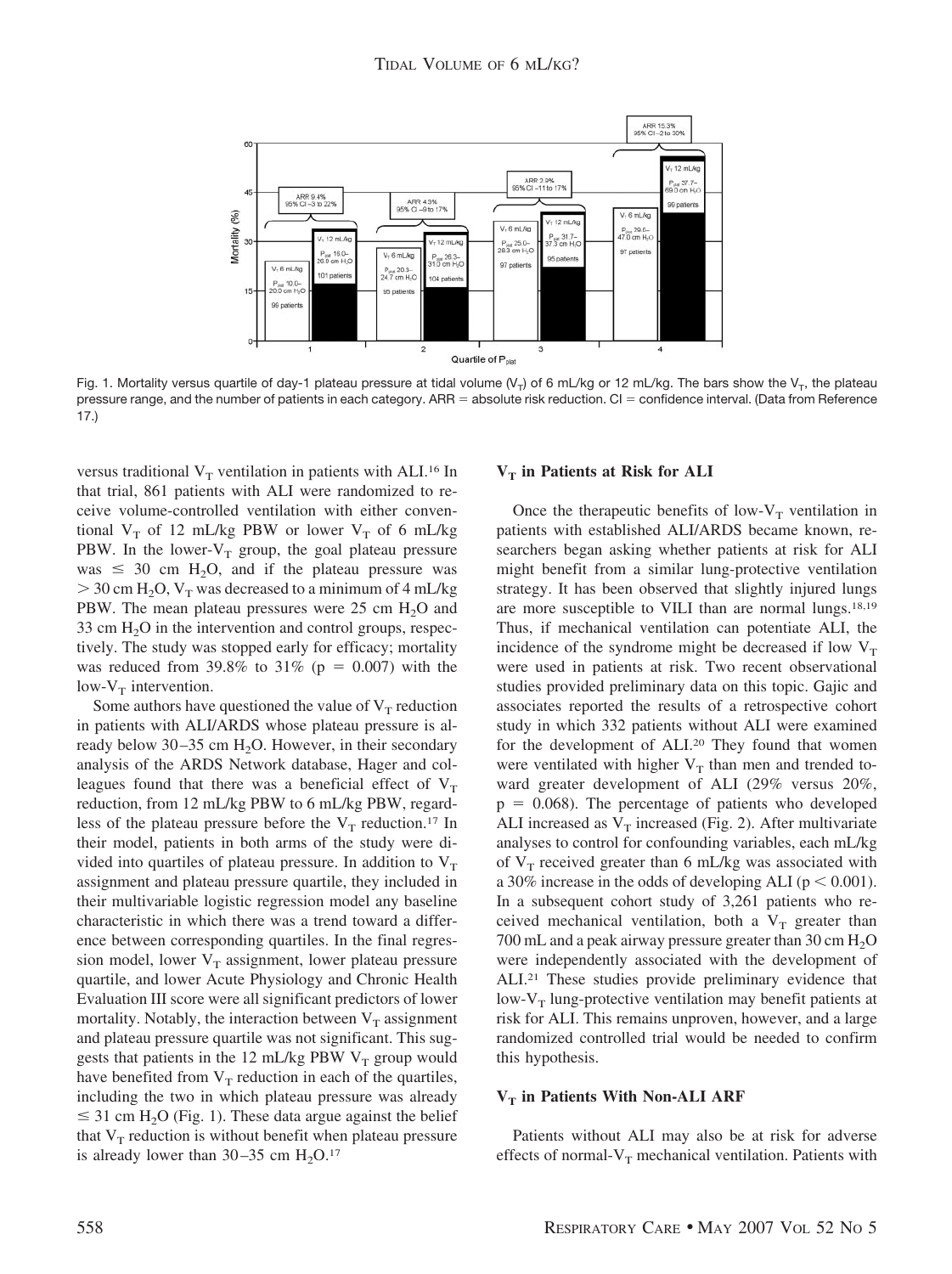

Fig. 2. Tidal volume versus percentage of patients who developed acute lung injury (ALI). Patients at risk for ALI were significantly less likely to develop ALI if they were managed with a lower  $V<sub>T</sub>$ during the risk period. \*  $p < 0.001$ , compared to the group that  $r$ eceived  $<$  9 mL/kg predicted body weight. (Data from Reference 20.)

obstructive lung disease, such as acute asthma or chronic obstructive pulmonary disease, are at high risk for developing dynamic hyperinflation (intrinsic PEEP) during mechanical ventilation. This hyperinflation results from the characteristics of obstructive lung disease: loss of elastic recoil of the lung, bronchospasm, mucus hypersecretion and plugging, and airway inflammation. End-inspiratory lung volume is closely correlated with intrathoracic pressure, and if end-inspiratory lung volume is reduced, intrathoracic pressure will decrease, independent of the mechanical properties of the lung.22 An elevated intrathoracic pressure can decrease cardiac output and blood pressure by impeding venous return and right-ventricular filling, increasing pulmonary vascular resistance, and increasing pericardial pressure. Barotrauma, manifested by extra-alveolar air (pneumothorax and pneumomediastinum), is also related to elevated end-inspiratory lung volume in patients with obstructive lung disease. Decreasing dynamic hyperinflation can improve gas exchange by reducing physiologic dead-space ventilation, improving oxygen delivery to the tissues by improving cardiac function, decreasing the risk of barotrauma, decreasing the work of breathing, and maybe also decreasing dyspnea. Thus, the very first description in the literature of limiting airway pressure and permissive hypercapnia was in patients with severe acute asthma (status asthmaticus).23 Darioli and Perret studied 34 cases of status asthmaticus that required mechanical ventilation. They maintained the peak airway pressure at less than 50 cm  $H_2O$  and allowed the  $P_{aCO_2}$  to rise if necessary. All the patients survived, which represented a marked decrease in mortality from that reported in previous studies.23

Patients with congestive heart failure and cardiogenic pulmonary edema may also benefit from a reduction in  $V_T$ . Like the noncardiogenic pulmonary edema seen in ALI/ARDS, cardiogenic pulmonary edema causes alveolar flooding, interstitial thickening, and reduced lung compliance. Normal  $V_T$  in a less compliant lung will lead to an increase in plateau pressure. Thus, while there are no outcome data on the effect of  $V_T$  reduction in patients with cardiogenic pulmonary edema, avoiding alveolar overdistension by limiting the transalveolar pressure could be beneficial.

# Lack of Harm With Low V<sub>T</sub>

Perhaps the 2 biggest concerns about low- $V_T$  ventilation are the risks of atelectasis and hypoxemia. It seems intuitive that decreasing the  $V_T$  might lead to more atelectasis, which might lead to the repetitive closing and re-opening of some lung units, which can lead to VILI.<sup>1</sup> However, the appropriate use of PEEP may prevent this cyclic closure and re-opening of alveolar units, thus counteracting the effect of loss of  $V_T$ . Though repetitive alveolar closure and expansion can be injurious, it must be pointed out that the development of atelectasis itself, or the failure to recruit areas of atelectatic lung, has never been shown to adversely affect patient outcomes. It may be that the necessary maneuvers to recruit or prevent atelectasis, such as high  $V_T$  or high PEEP, may be more injurious than the atelectasis itself: the "cost" of lung injury may exceed the benefit of regional recruitment. Thus, in addition to the concept of permissive hypercapnia, perhaps we should begin to consider the benefit of "permissive atelectasis."

Reducing  $V_T$  often leads to a reduction in arterial oxygenation, and, in fact, the low- $V_T$  group in the ARDS Network study did have a lower average  $P_{aO_2}/F_{IO_2}$  than the normal- $V_T$  group.<sup>16</sup> Yet the low- $V_T$  group's survival was better. Thus it is unclear that a small reduction in arterial oxygenation is harmful in most patients, given the marked benefit of  $V_T$  reduction.

Other potential adverse effects of low  $V_T$  include hypercarbia and respiratory acidosis, but this is generally not detrimental to the patient unless there is a co-existing severe metabolic acidosis. In those cases the resulting pH may be unacceptably and dangerously low. But respiratory acidosis, in and of itself, is generally safe and well tolerated.24 Some experimental evidence even suggests that hypercapnic acidosis may have a lung-protective effect. Broccard and associates demonstrated that respiratory acidosis attenuated the severity of VILI in isolated, perfused rabbit lungs.25 Sinclair and colleagues then found that hypercapnic acidosis protected against VILI in intact rabbits ventilated at high  $V_T$ .<sup>26</sup> Based on these animal data, Kregenow and colleagues performed a secondary analysis of the patients who participated in the ARDS Network  $V_T$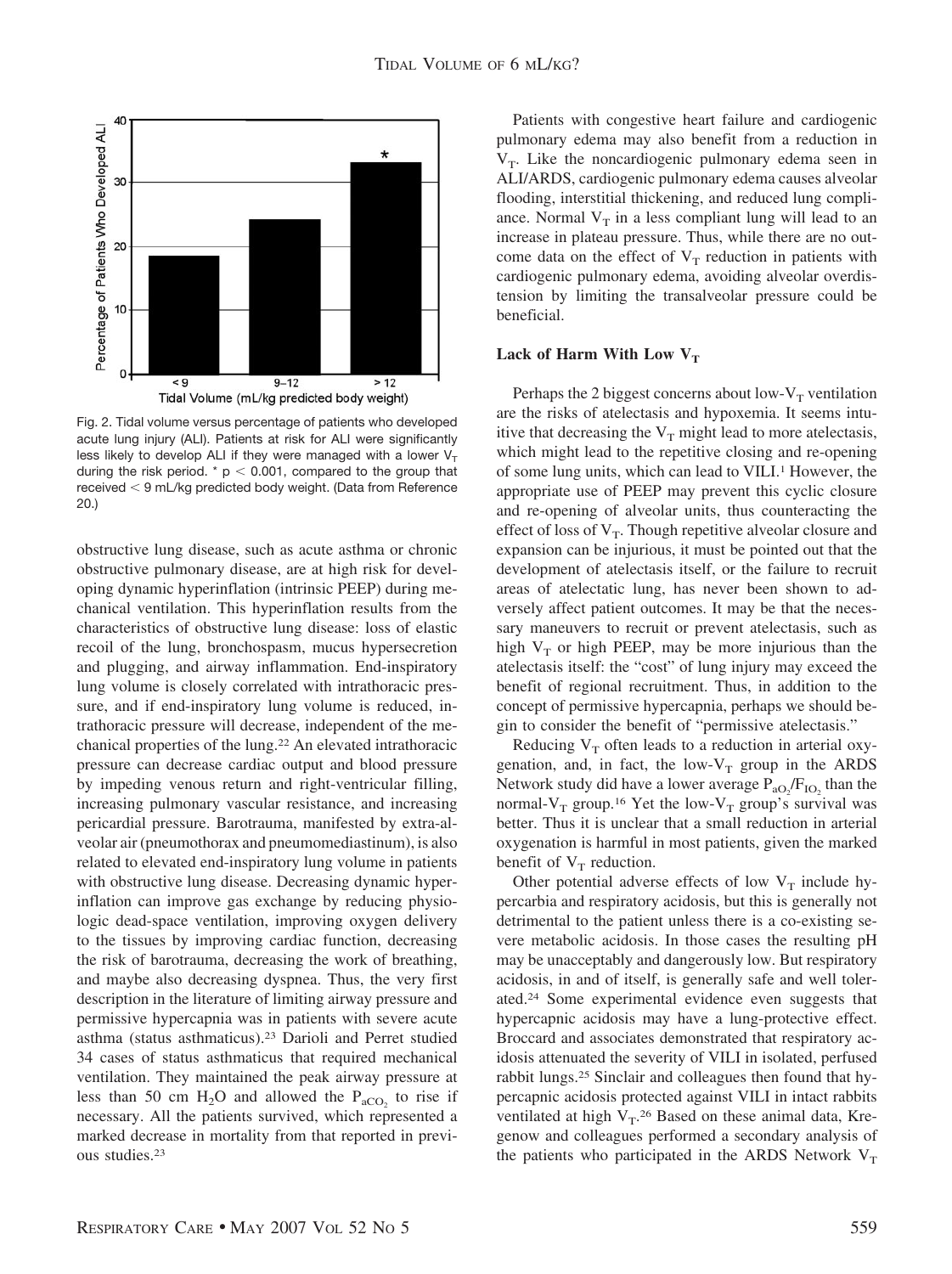trial, and defined hypercapnic acidosis as a day-1  $pH < 7.35$ with a  $P_{aCO_2}$  > 45 mm Hg.<sup>27</sup> After multivariable analysis, they found a significantly lower odds of death at 28 days among the patients with hypercapnic acidosis in the 12 mL/kg  $V_T$  group (odds ratio 0.14, 95% confidence interval  $0.03-0.70\%$ ,  $p = 0.016$ ). Acidosis was not associated with lower mortality in the 6-mL/kg  $V_T$  group, which suggests that hypercapnia might be protective only when used with injuriously high  $V_T$ .

Finally, dyspnea can result from reducing  $V_T$ , and there is a concern that this dyspnea may lead to significant patient discomfort. However, in the ARDS Network trial there was no evidence of higher doses of sedatives used by the 6 mL/kg PBW study group. Respiratory rate does increase when  $V_T$  is reduced, but that does not necessarily mean that the patient is more dyspneic, especially if work of breathing is reasonably well-supported by the mode of mechanical ventilation. Work by Hough and colleagues, in an analysis of ventilator data in a subset of patients enrolled in the ARDS Network trial, suggests that intrinsic PEEP was not clinically importantly increased in the low- $V_T$  group, despite an increase in respiratory rate.<sup>28</sup> In a single-institution study, Kahn and colleagues found that low- $V_T$  ventilation was not associated with higher dose or duration of sedatives in patients with ALI, which suggests that concern about oversedation should not be a barrier to implementing a lung-protective ventilation strategy.29

# **Clinical Application of Low-V<sub>T</sub> Ventilation**

Much has been written about the implementation of the ARDS Network protocol, and that clinicians might not use lung-protective ventilation as often as indicated. Rubenfeld and colleagues published results from a survey of intensive care unit nurses and respiratory therapists, in which they examined barriers to providing lung-protective ventilation.2 Identified barriers included: physician willingness to relinquish control of the ventilator; physician recognition of ALI/ARDS; physician perceptions of patient contraindications to low  $V_T$ ; concern about patient discomfort; and concern about hypercapnia, acidosis, and hypoxemia. Despite these barriers, it has been shown that the protocol can be successfully implemented with ease. A concise description of the protocol is available in a review by Brower.30 Kallet and associates have discussed the implementation of this protocol and provided specific suggestions for setting up and troubleshooting the protocol.31

# **Summary of Pro Position**

There is very good evidence from randomized controlled trials that the approach to mechanical ventilation affects mortality in ALI/ARDS. The single variable in these studies that was associated with better outcomes was a  $V<sub>T</sub>$  of 6 mL/kg PBW, even in patients with plateau pressure below 30 cm  $H<sub>2</sub>O$ . Lung-protective ventilation is safe and has few adverse effects. These data, along with the retrospective analysis of patients who started without ALI but developed it after initiation of mechanical ventilation, indicate that a  $V_T$  of 6 mL/kg PBW should be the standard for all patients who acutely require ventilatory support, either for ALI/ARDS or a condition that places the patient at risk of ALI/ARDS. This may well be true in patients at high risk of dynamic hyperinflation and in patients with other causes of reduced pulmonary compliance. Once the patient is established on a  $V_T$  of 6 mL/kg PBW, the  $V_T$  can be adjusted up or down, based on the patient's lung mechanics, gas exchange, tolerance, and lung disease.

# **Con:**  $V_T$  **Should Not Be 6 mL/kg PBW in Virtually All Patients With ARF**

The development of VILI is associated with overdistension of lung parenchyma and repetitive opening and closing of unstable lung units. Small (6 mL/kg PBW)  $V_T$  is used in the management of ARF to avoid overdistension. However, in the context of this discussion, the question is this: is  $V_T$  the bedside variable most reflective of overdistension? From my (RMK) perspective the answer is no! A standard  $V_T$  of 6 mL/kg PBW should not be used in all cases of ARF because: (1) plateau pressure, not  $V_T$ , is the most accurate bedside indicator of overdistension; (2) there is a plateau pressure where VILI is unlikely to be induced, provided that minimal PEEP is maintained; and (3) forcing a  $V_T$  of 6 mL/kg PBW in all patients who require mechanical ventilation may require large amounts of sedation, which may induce other complications and prolong the course of mechanical ventilation.  $V_T$  should be individualized based on the patient's lung mechanics, specifically, plateau pressure!

#### **Why Is 6 mL/kg the Target?**

Two randomized control trials,<sup>12,16</sup> have demonstrated that  $V_T$  of 6 mL/kg PBW results in better outcome than  $V_T$ of 12 mL/kg PBW. However, in these 2 trials no other  $V_T$ were evaluated. Whereas, most recently, Villar et al<sup>32</sup> conducted a randomized controlled trial of lung-protective ventilation and demonstrated that a group ventilated with  $V_T$  of 7.3  $\pm$  0.9 mL/kg PBW and PEEP set at 2 cm H<sub>2</sub>O above the inflection point had better outcome than patients managed with a  $V_T$  of 10.2  $\pm$  1.2 mL/kg PBW and PEEP set relative to oxygenation response. In a negative trial of partial liquid ventilation, Kacmarek et al<sup>33</sup> reported a mortality of 15.0% in the control group using conventional volume ventilation managed with a  $V_T$  of 9.0  $\pm$  2.0 mL/kg PBW. In addition, it can be argued that the patients studied in the Villar et al<sup>32</sup> and Kacmarek et al<sup>33</sup> trials were much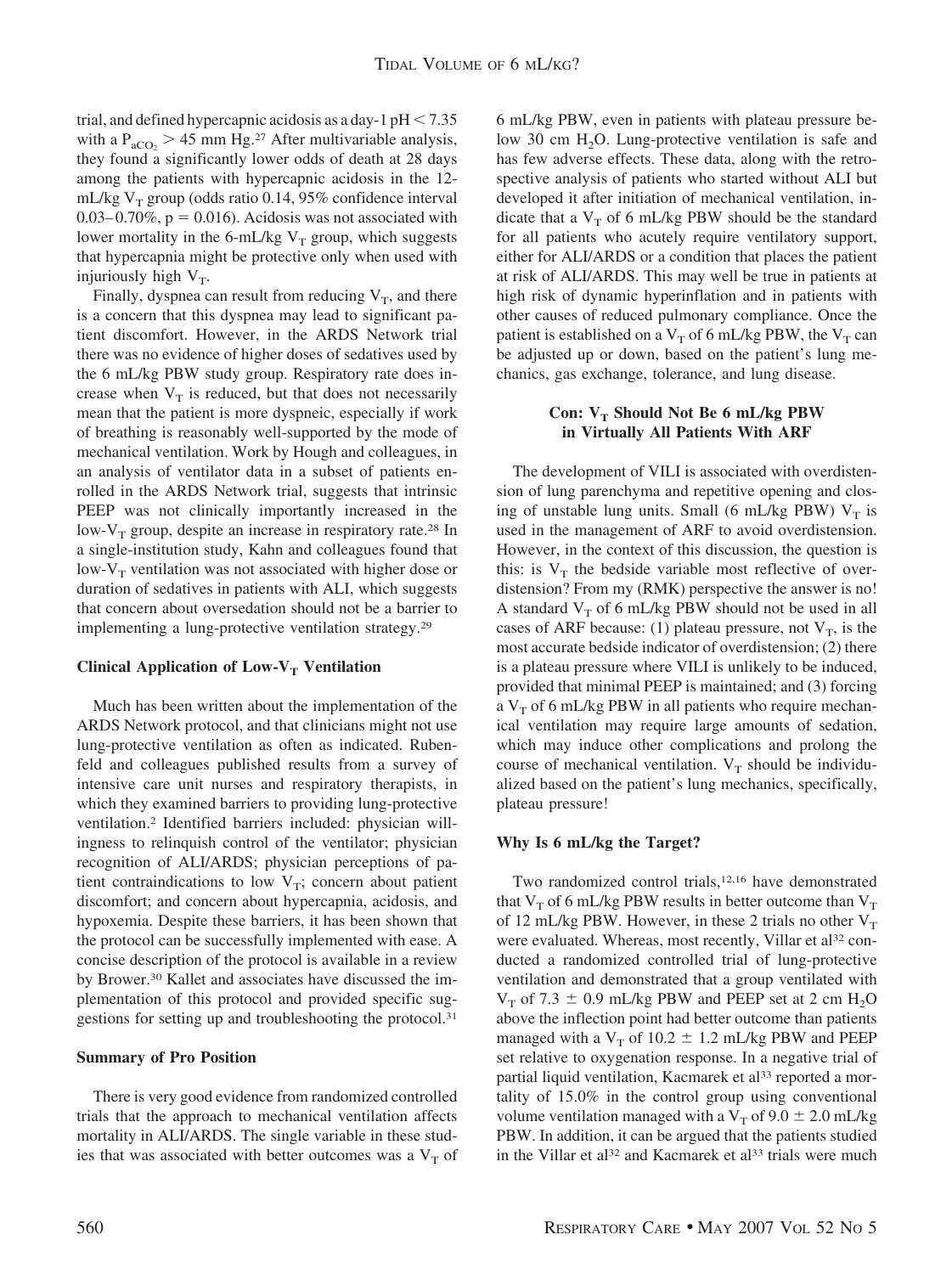sicker, from a pulmonary perspective, than those enrolled in the ARDS Network trial. Villar et al<sup>32</sup> required that patients meet ARDS criteria ( $P_{aO_2}/F_{IO_2}$  < 200 mm Hg) to be enrolled, but only randomized those who 24 hours later still had a  $P_{aO_2}/F_{IO_2}$  < 200 mm Hg on standard ventilator settings (PEEP  $\geq$  5 cm H<sub>2</sub>O and F<sub>IO<sub>2</sub></sub>  $\geq$  0.5). Kacmarek et al<sup>33</sup> also required that patients meet ARDS criteria to be enrolled, and only randomized those with  $P_{aO_2}/F_{IO_2}$  300 mm Hg on standard ventilator settings (PEEP  $\geq$  13 cm H<sub>2</sub>O and F<sub>IO<sub>2</sub></sub>  $\geq$  0.5). The ARDS Network enrolled and randomized patients with a  $P_{aO_2}/F_{IO_2}$  $<$  300 mm Hg, without any PEEP and F<sub>IO<sub>2</sub></sub> requirement. The ARDS Network study proved the concept that small  $V_T$  results in better outcomes than large  $V_T$  but did not determine that 6 mL/kg PBW  $V_T$  was the volume that must be used on all patients. It is not known what specific  $V_T$  causes VILI in an individual patient.

# **Plateau Pressure Is the Best Indicator of Overdistension**

Overdistension is present when the pressure change across the alveoli (intra-alveolar minus intrathoracic pressure) is excessive.<sup>1</sup> In healthy adults, a transalveolar pressure of 15 cm  $H<sub>2</sub>O$  does not induce injury but may result in a  $V_T$  of 1,500 mL, or well over 12 mL/kg PBW. However, in severely lung-injured patients with ARDS a transalveolar pressure of 40 cm  $H_2O$  may only establish a  $V_T$  of 5 mL/kg but will induce lung injury because of the high transalveolar pressure.

Animal data that have defined the development of VILI in otherwise healthy lungs have all used excessive  $V<sub>T</sub>$  to establish a high transalveolar pressure and induce lung injury.<sup>4-8,34</sup> Webb and Tierney<sup>4</sup> required a  $V<sub>T</sub>$  of 30 mL/kg to induce lung injury when zero PEEP was applied (peak inspiratory pressure  $45 \text{ cm H}_2\text{O}$ ). Similarly, Parker et al<sup>5</sup> required a peak inspiratory pressure of 64 cm H<sub>2</sub>O and a V<sub>T</sub> of  $> 30$  mL/kg to induce injury in open-chest dogs. Dreyfuss et al<sup>6</sup> used peak inspiratory pressure of 45 cm  $H_2O$  and  $V_T > 30$  mL/kg to induce lung injury in rats. All of these laboratory models of lung injury used high transalveolar pressure, with very low or no PEEP.

At the bedside, the best indicator of transalveolar pressure is plateau pressure. A high plateau pressure—not necessarily a large  $V_T$ —indicates overdistension. In fact, in a recent review, Dreyfuss et al<sup>6</sup> stated that "very high distending pressure, typically  $> 30$  cm H<sub>2</sub>O, depending on the species, results in pulmonary edema." In general, a distending pressure of  $> 30$  cm H<sub>2</sub>O translates into a plateau pressure  $> 30$  cm H<sub>2</sub>O. In fact, there are no data from any animal species that indicate that VILI occurs when plateau pressure is  $\leq 25$  cm H<sub>2</sub>O, provided PEEP is  $>$  5 cm H<sub>2</sub>O.

As a result, plateau pressure, not  $V_T$ , should be used at the bedside to determine the presence of overdistension. Ideally, in all patients, as recommended by Dreyfuss and Saumon,<sup>9</sup> plateau pressure should be  $\leq 30$  cm H<sub>2</sub>O. However, as illustrated by data from the ARDS Network, the lower the plateau pressure, the better the patient outcome, for patients in both the 6 mL/kg and 12 mL/kg groups.<sup>16,17</sup> This is clearly true across all  $V_T$ , but once plateau pressure is  $\leq$  25 cm H<sub>2</sub>O, no significant mortality benefit exists, even if plateau pressure is further decreased.17

The concept of plateau pressure being more important than  $V_T$  is clearly evident if one compares the  $V_T$ , plateau pressure, and PEEP relationships in the data from the original ARDS Network trial<sup>16</sup> and the recent partial liquid ventilation trial.33 In the control group of the partial liquid ventilation trial,  $V_T$  was 9 mL/kg PBW with a PEEP of 14 cm H<sub>2</sub>O, whereas in the ARDS Network trial  $V_T$  was 6 mL/kg PBW with a PEEP of 9 mL/kg. In both of these groups mortality was low (ARDS Network 31%, Kacmarek et al 15%). The single factor that was similar across these 2 studies was the plateau pressure: about  $28 \text{ cm H}_2\text{O}$ in both studies.16,33 In addition, as discussed earlier, the level of lung injury at study entry was greater in the partial liquid ventilation study than in the ARDS Network study.

These data are consistent with the meta-analysis performed by the Cochrane group.35 They analyzed the effect of  $V_T$  on mortality in the original 5 randomized controlled trials that focused on lung-protective ventilation in ARDS/ ALI,<sup>12–16</sup> and found that a small  $V_T$  was associated with better mortality if the plateau pressure was  $> 31$  cm H<sub>2</sub>O. However, if the plateau pressure was  $<$  31 cm H<sub>2</sub>O, V<sub>T</sub> had no impact on mortality.35

Deans et al,36 in a recent point-of-view article in *Critical Care Medicine*, also questioned the benefit of a 6 mL/kg PBW  $V_T$  in all patients with ARF. Their perspective on the results of the ARDS Network original trial<sup>16</sup> was that 12 mL/kg PBW  $V_T$  increased mortality, but 6 mL/kg PBW  $V_T$  did not decrease mortality. They argued this perspective by performing a retrospective analysis of 2,587 patients who were screened by the ARDS Network and met enrollment criteria but were not enrolled because they were enrolled in other trials, the patient refused participation, the investigators were unable to get consent, the attending physician refused to allow the patient to participate, or  $>$  36 hours had passed after meeting inclusion criteria. Essentially, these patients were the same as those randomized to receive 6 mL/kg PBW or 12 mL/kg PBW  $V_T$ . Deans et al<sup>36</sup> determined that the mortality of these non-studied patients was 31.7%, which is essentially the same as the 31% mortality in the 6 mL/kg  $V_T$  group. Although the precise  $V_T$  delivered to these patients were not available, they hypothesized that these patients received a  $V_T$  of about 10 mL/kg PBW, because that was the stan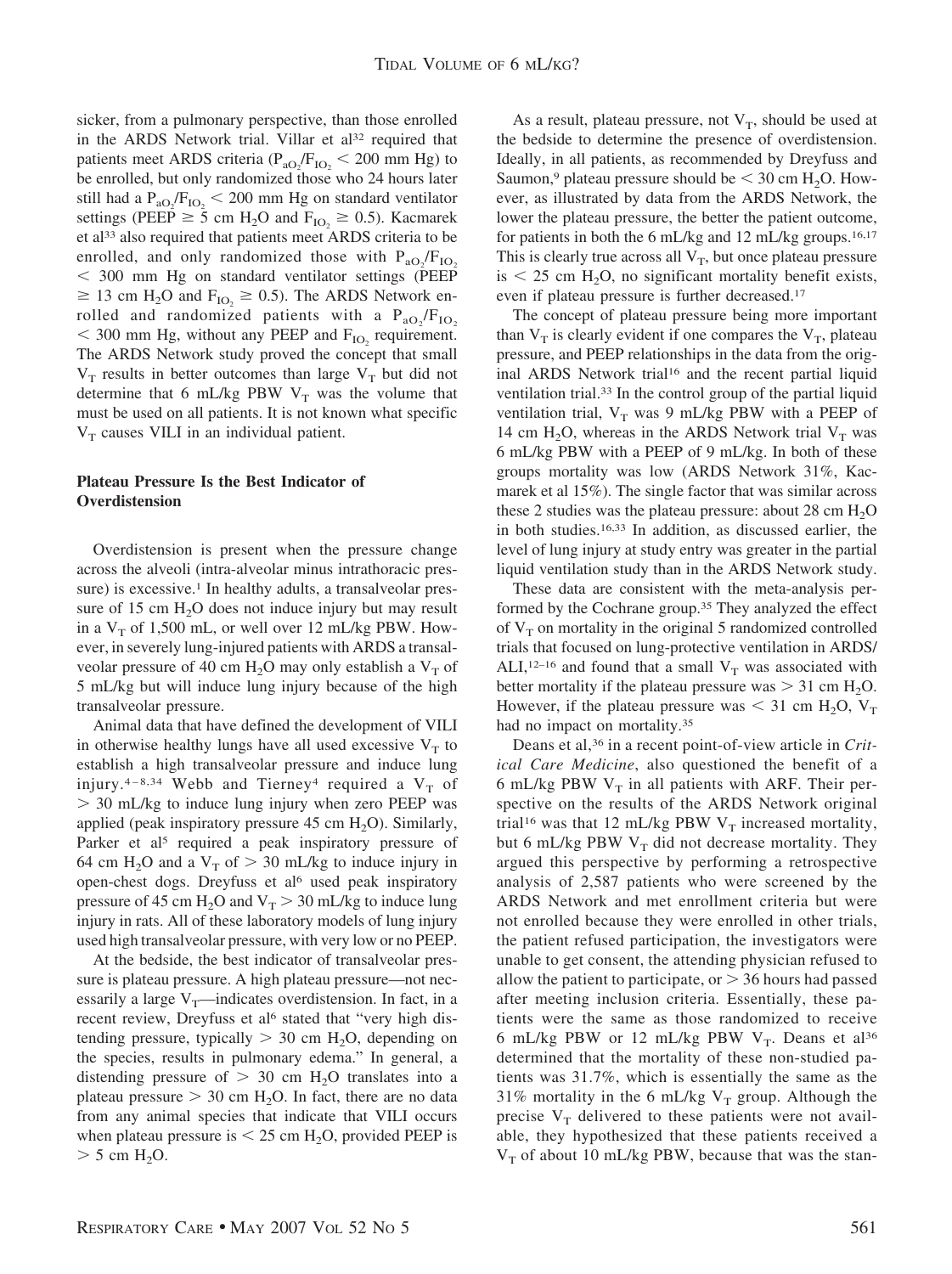dard  $V_T$  used at the time of the study, as reported in recent epidemiologic studies.37,38 One would conclude, if Deans's assumptions about  $V_T$  are correct, that all of those patients—those studied and those not studied would have had, on average, similar mortality, provided their  $V_T$  was 6–10 mL/kg PBW and their plateau pressure was low.

# V<sub>T</sub> and the Development of Lung Injury in Patients **Without Lung Injury**

There have been 3 retrospective analyses of patients who were intubated without any indication of ARF but developed ALI after  $> 48$  hours of mechanical ventilation.20,21,39 In each of these analyses, the patients who received low  $V_T$  were least likely to develop lung injury. Gajic et al<sup>20</sup> evaluated data from all patients ventilated at the Mayo Clinic between January and December 2001. A total of 4,546 patients received mechanical ventilation. Of that group, 332 patients did not have ALI/ARDS at the time of initiation of mechanical ventilation and were ventilated for  $> 48$  hours. Of these 332 patients, 80 developed ALI ( $P_{aO_2}/F_{IO_2}$  < 300 mm Hg, diffuse infiltrates, pulmonary artery occlusion pressure  $<$  18 mm Hg, or no clinical evidence of left atrial hypertension). The primary risk factors associated with the development of ALI were transfusion of blood products (odds ratio 3.0,  $p < 0.001$ ), pH  $<$  7.35 (odds ratio 2.0, p = 0.032), a history of restrictive lung disease (odds ratio 3.6,  $p = 0.044$ ), and  $V_T$  (odds ratio 1.3 for each mL/kg above 6 mL/kg PBW,  $p < 0.001$ ). The percentage of patients who developed ALI decreased as  $V_T$  decreased (< 9 mL/kg PBW approximately 18%, 9-12 mL/kg PBW approximately 25%, and  $> 12$  mL/kg PBW approximately 36%) (see Fig. 2).

Gajic et al<sup>21</sup> also did a retrospective analysis of the epidemiologic data gathered by Esteban et al<sup>37</sup> on ventilated intensive care unit patients. In that database they identified 205 patients who at the onset of mechanical ventilation did not have ALI/ARDS but developed it after 48 hours of mechanical ventilation. They found that large  $V_T$  (odds ratio 2.6 for  $V_T > 700$  mL) and high peak airway pressure (odds ratio 1.6 for peak pressure  $> 30$  cm H<sub>2</sub>O) were associated with the development of ALI. Similarly, Fernandez-Perez et al<sup>39</sup> noted that in pneumonectomy patients, those who developed postoperative respiratory failure had a larger intra-operative  $V_T$  (8.3 mL/kg PBW vs 6.7 mL/kg PBW) and that there was an interaction between  $V_T$  and fluid administration intra-operatively (odds ratio 1.36). That is, the larger the  $V_T$ , the greater the fluid administration. However, in that analysis, no airway pressures whatsoever were reported.

A number of factors regarding these 3 papers must be considered when evaluating their conclusions. First, all are retrospective analyses, so it is impossible to establish a direct cause-and-effect relationship. In addition, no plateau pressure data were provided for the vast majority of patients in the subgroups analyzed. A breakdown of ventilation modes is not provided in two of the 3 studies. The one study in which pressure and volume ventilation were used gives no indication of the pressures used during pressure or volume ventilation.20 As a result, it is impossible to evaluate the level of overdistension associated with those  $V_T$  or to determine if the patients with lower  $V_T$  had plateau pressure above or below 25 cm  $H_2O$ . In addition, since these data are retrospective, it is impossible to know if other not-easily-identified factors contributed to the development of lung injury. Although these data are interesting, a prospective trial is needed to clarify these findings.

# What Is an Appropriate  $V_T$ ?

 $V<sub>T</sub>$  set or considered acceptable should be based on the patient's lung mechanics: specifically, plateau pressure. However, it is quite clear in the literature that  $V_T$  $\geq$  12 mL/kg PBW in acutely ill patients is unacceptable and associated with high mortality.12–17,32 It is also true that mammals, regardless of species, under resting steadystate conditions all breathe with a  $V<sub>T</sub>$  of about 6.3 mL/kg  $PBW.^{40-42}$  The critical question is, if a patient demands a  $V_T$  larger than 6 mL/kg PBW but has a low plateau pressure, is it in the patient's best interest to prevent them from receiving greater than 6 mL/kg? This can be accomplished by ventilation in volume assist/control mode with a set  $V_T$ of 6 mL/kg and by sedating the patient to whatever level is required to force them to accept a low  $V_T$ . Or should a larger  $V_T$  be allowed, provided the plateau pressure stays below 25 cm  $H<sub>2</sub>O$ ? Based on my discussion, I believe the data support the use of  $V_T$  up to 10 mL/kg PBW, provided the plateau pressure is  $\leq 25$  cm H<sub>2</sub>O, regardless of the patient's diagnosis, provided PEEP is  $\geq$  5 cm H<sub>2</sub>O. However, if the plateau pressure is  $> 25$  cm H<sub>2</sub>O but  $<$  30 cm H<sub>2</sub>O, I would recommend a V<sub>T</sub> of 6–8 mL/kg PBW. And if the plateau pressure is  $> 30$  cm H<sub>2</sub>O, re-

Table 1. Con Perspective on the Relationship Between Tidal Volume and Plateau Pressure\*

| Plateau Pressure<br>(cm H <sub>2</sub> O) | Tidal Volume<br>(mL/kg)<br>PBW) |
|-------------------------------------------|---------------------------------|
| < 25                                      | $\leq 10$                       |
| $25 - 30$                                 | $6 - 8$                         |
| > 30                                      | $\leq 6$                        |

\*If the plateau pressure is within the defined ranges, the tidal volume listed may be delivered, assuming appropriate positive end-expiratory pressure ( $\geq$  5 cm H<sub>2</sub>O) is applied.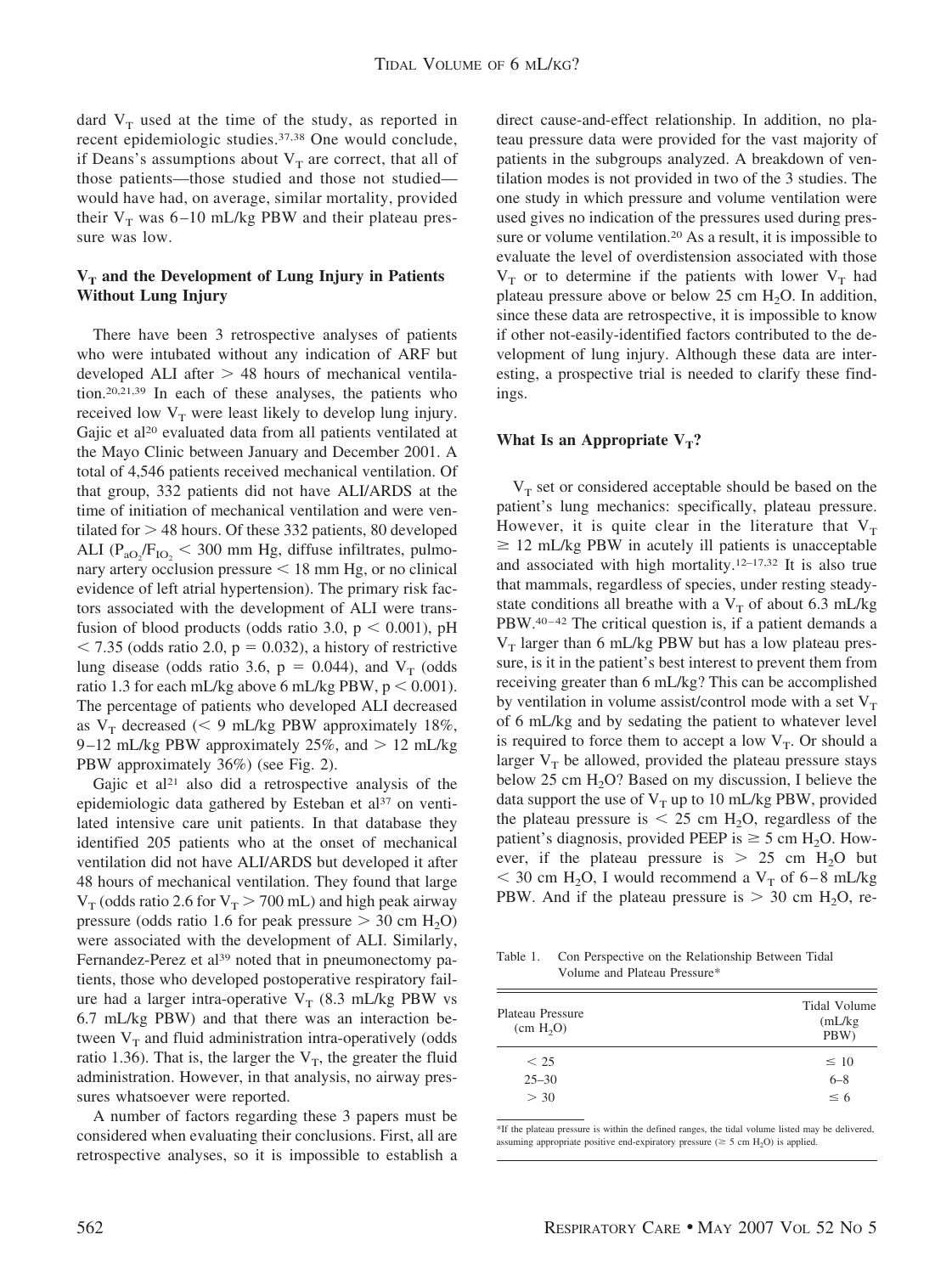gardless of the etiology of the respiratory failure, the  $V_T$ should be  $\leq 6$  mL/kg (Table 1).<sup>43</sup>

Forcing a  $V_T$  of 6 mL/kg PBW on every patient can result in marked cardiovascular instability, as a result of the patient fighting the ventilator for a larger  $V_T$ . This increases the patient's effort, discomfort, oxygen consumption, and carbon dioxide production, increasing the complexity of managing the patient. Sedation to force a  $V<sub>T</sub>$  of 6 mL/kg PBW increases the probability of aspiration, gastric immobility, and prolongation of mechanical ventilation. It is important to remember that all the published randomized controlled trials demonstrate is that 6 mL/kg is better than 12 mL/kg; none of the other  $V_T$  in between those values have been studied<sup>12,16</sup> in a systematic manner. In addition, low mortality was associated with  $V<sub>T</sub>$  of 7 mL/ kg32 and 9 mL/kg33 in patients with ARDS. The critical factor is localized overdistension, which is best determined at the bedside with the plateau pressure, so  $V_T$  used should be individualized to the patient, based on the plateau pressure established.

# **Summary of Con Position**

There is very good evidence from randomized controlled trials that the approach to mechanical ventilation affects mortality in ALI/ARDS. These data, along with the retrospective analysis of patients who were ventilated without respiratory failure but developed it after initiation of mechanical ventilation, indicate that a  $V_T$  of 6 mL/kg should be the standard for all patients who acutely require ventilatory support, regardless of etiology. However, on the con side of this controversy, plateau pressure—not  $V_T$ —appears to be the best indicator of local overdistension. In addition, based on the available data, if plateau pressure is maintained at  $\leq 25$  cm H<sub>2</sub>O, provided appropriate PEEP is applied, the likelihood of inducing lung injury is minimal. Thus, the actual  $V_T$  used should be based on the individual patient's lung mechanics, specifically plateau pressure, and in patients with a low plateau pressure a  $V_T \le 10$  mL/kg may be more appropriate than forcing a  $V<sub>T</sub>$  of 6 mL/kg PBW, with or without the use of sedation.

#### **Conclusion**

We agree that there is ample evidence in the literature that alveolar overdistension injures the lung, that the approach to mechanical ventilation affects survival, and that the best-studied variable to date in lung-protective ventilation for patients with ALI/ARDS is a  $V_T$  of 6 mL/kg PBW. However, the question debated in this paper is highly controversial and the state of the literature prevents consensus at this time. One of us (RMK) believes firmly that plateau pressure is a more physiologic, and therefore better, target for lung-protective ventilatory strategies and

that, as long as plateau pressure is maintained at  $<$  25 cm H<sub>2</sub>O with an appropriate amount of PEEP, the likelihood of VILI is minimal. The strategy supported by this argument is a patient-specific, targeted approach to  $V<sub>T</sub>$ based on the individual patient's lung mechanics. The other author (KPS) believes that at this time the strongest evidence-based approach to clinical mechanical ventilation is for  $V_T$  reduction regardless of plateau pressure. This approach incorporates patients with ALI/ARDS and patients at-risk for ALI/ARDS, as well as patients with cardiogenic pulmonary edema and obstructive lung disease. The strategy supported by this argument is a disease-specific approach that can be widely and easily adopted, even by clinicians who are not experts in mechanical ventilation.

However, we agree that each approach has the potential to improve outcomes across intensive care units, since far too many clinicians still fail to practice lung-protective ventilation by either strategy. We also agree that the ideal approach to mechanical ventilation in most forms of ARF has yet to be determined. We hope that ongoing research will get us closer to solving this important controversy.

#### **REFERENCES**

- 1. Dreyfuss D, Richard J-D, Saumon G. Ventilator induced lung injury. In: Tobin MJ, editor. Principles and practice of mechanical ventilation. New York: McGraw Hill; 2006: 903–930.
- 2. Rubenfeld GD, Cooper C, Carter G, Thompson BUT, Hudson LD. Barriers to providing lung-protective ventilation to patients with acute lung injury. Crit Care Med 2004;32(6):1289–1293.
- 3. Villar J, Perez-Mendez L, Kacmarek RM. Current definitions of acute lung injury and the acute respiratory distress syndrome do not reflect their true severity and outcome. Intensive Care Med 1999; 25(9):930–935.
- 4. Webb HH, Tierney DF. Experimental pulmonary edema due to intermittent positive pressure ventilation with high inflation pressures: protection by positive end-expiratory pressure. Am Rev Respir Dis 1974;110(5):556–565.
- 5. Parker JC, Hernandez LA, Longenecker GL, Peevy K, Johnson W. Lung edema caused by high peak inspiratory pressures in dogs: role of increased microvascular filtration pressure and permeability. Am Rev Respir Dis 1990;142(2):321–328.
- 6. Dreyfuss D, Basset G, Solar P, Saumon G. Intermittent positivepressure hyperventilation with high inflation pressures produces pulmonary microvascular injury in rats. Am Rev Respir Dis 1985;132(4): 880–884.
- 7. Egan EA. Response of alveolar epithelial solute permeability to changes in lung inflation. J Appl Physiol 1980;49(6):1032–1036.
- 8. Dreyfuss D, Soler P, Basset G, Saumon G. High inflation pressure pulmonary edema: respective effects of high airway pressure, high tidal volume, and positive end-expiratory pressure. Am Rev Respir Dis 1988;137(5):1159–1164.
- 9. Dreyfuss D, Saumon G. Ventilator-induced lung injury: lessons from experimental studies. Am J Respir Crit Care Med 1998;157(1):294– 323.
- 10. Gattinoni L, Pesenti A, Avalli L, Rossi F, Bombino M. Pressurevolume curve of total respiratory system in acute respiratory failure: computed tomographic scan study. Am Rev Respir Dis 1987;136(3): 730–736.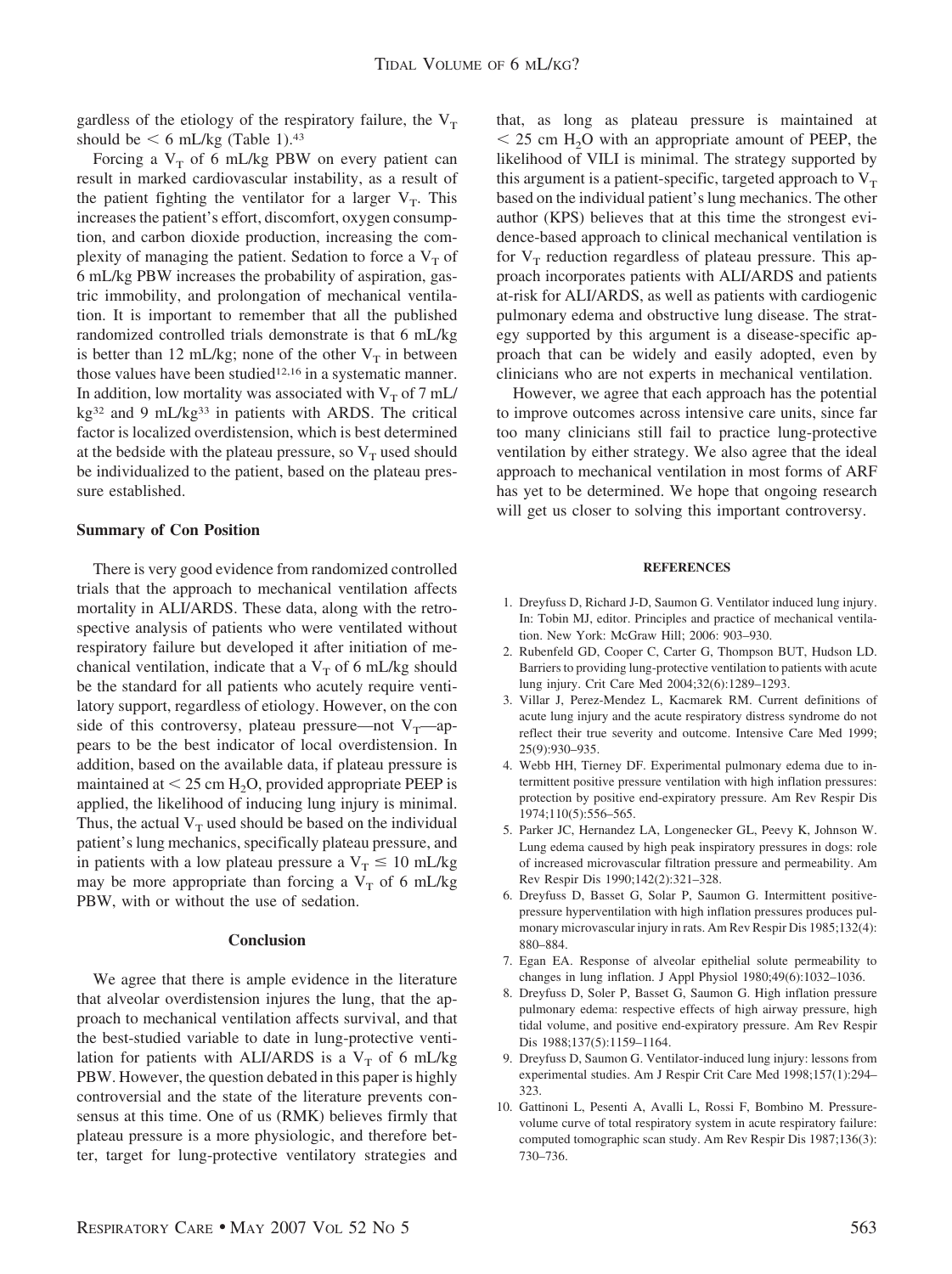- 11. Mead J, Takishima T, Leith D. Stress distribution in lungs: a model of pulmonary elasticity. J Appl Physiol 1970;28(5):596–608.
- 12. Amato MBP, Barbas CSV, Medeiros DM, Magaldi RB, Schettino GDPP, Lorenzi-Filho G, et al. Effect of a protective-ventilation strategy on mortality in the acute respiratory distress syndrome. N Engl J Med 1998;338(6):347–354.
- 13. Brochard L, Roudot-Thoraval F, Roupie E, Delclaux C, Chastre J, Fernandez-Mondejar E, et al. Tidal volume reduction for prevention of ventilator-induced lung injury in acute respiratory distress syndrome. The Multicenter Trial Group on Tidal Volume reduction in ARDS. Am J Respir Crit Care Med 1998;158(6):1831–1838.
- 14. Stewart TE, Meade MO, Cook DJ, Granton JT, Hodder RV, Lapinsky SE, et al. Evaluation of a ventilation strategy to prevent barotrauma in patients at high risk for acute respiratory distress syndrome. Pressure- and Volume-Limited Ventilation Strategy Group. N Engl J Med 1998;338(6):355–368.
- 15. Brower RG, Shanholtz CB, Fessler HE, Shade DM, White P Jr, Wiener CM, et al. Prospective, randomized, controlled clinical trial comparing traditional versus reduced tidal volume ventilation in acute respiratory distress syndrome patients. Crit Care Med 1999;27(8): 1492–1498.
- 16. The Acute Respiratory Distress Syndrome Network. Ventilation with lower tidal volumes as compared with traditional tidal volumes for acute lung injury and the acute respiratory distress syndrome. N Engl J Med 2000;342(18):1301–1308.
- 17. Hager DN, Krishnan JA, Hayden DL, Brower RG; ARDS Clinical Trials Network. Tidal volume reduction in patients with acute lung injury when plateau pressures are not high. Am J Respir Crit Care Med 2005;172(10):1241–1245.
- 18. Hernandez LA, Coker PJ, May S, Thompson AL, Parker JC. Mechanical ventilation increases microvascular permeability in oleic acid-injured lungs. J Appl Physiol 1990;69(6):2057–2061.
- 19. Dreyfuss D, Soler P, Saumon G. Mechanical ventilation-induced pulmonary edema: interaction with previous lung alterations. Am J Respir Crit Care Med 1995;151(5):1568–1575.
- 20. Gajic O, Dara SI, Mendez JL, Adesanya AO, Festic E, Caples SM, et al. Ventilator-associated lung injury in patients without acute lung injury at the onset of mechanical ventilation. Crit Care Med 2004; 32(9):1817–1824.
- 21. Gajic O, Frutos-Vivar F, Esteban A, Hubmyr RD, Anzueto A. Ventilator settings as a risk factor for acute respiratory distress syndrome in mechanically ventilated patients. Intensive Care Med 2005;31(7): 922–926.
- 22. Romand JA, Shi W, Pinsky MR. Cardiopulmonary effects of positive pressure ventilation during acute lung injury. Chest 1995;108(4): 1041–1048.
- 23. Darioli A, Perret C. Mechanical controlled hypoventilation in status asthmaticus. Am Rev Respir Dis 1984;129(3):385–387.
- 24. Hickling KG. Permissive hypercapnia. Respir Care Clin N Am 2002; 8(2):155–169.
- 25. Broccard AF, Hotchkiss JR, Vannay C, Markert M, Sauty A, Feihl F, Schaller MD. Protective effects of hypercapnic acidosis on ventilator-induced lung injury. Am J Respir Crit Care Med 2001;164(5): 802–806.
- 26. Sinclair SE, Kregenow DA, Lamm WJ, Starr IR, Chi EY, Hlastala MP. Hypercapnic acidosis is protective in an in vivo model of ventilator-induced lung injury. Am J Respir Crit Care Med 2002;166(3): 403–408.
- 27. Kregenow DA, Rubenfeld GD, Hudson LD, Swensen ER. Hypercapnic acidosis and mortality in acute lung injury. Crit Care Med 2006;34(1):1–7.
- 28. Hough CL, Kallet RH, Ranieri VM, Rubenfeld GD, Luce JM, Hudson LD. Intrinsic positive end-expiratory pressure in Acute Respiratory Distress Syndrome (ARDS) Network subjects. Crit Care Med 2005;33(3):527–532.
- 29. Kahn JM, Andersson L, Karir V, Polissar NL, Neff MJ, Rubenfeld GD. Low tidal volume ventilation does not increase sedation use in patients with acute lung injury. Crit Care Med 2005;33(4):766–771.
- 30. Brower RG. Mechanical ventilation in acute lung injury and ARDS: tidal volume reduction. Crit Care Clin 2002;18(1):1–13.
- 31. Kallet RH, Corral W, Silverman HJ, Luce JM. Implementation of a low tidal volume ventilation protocol for patients with acute lung injury or acute respiratory distress syndrome. Respir Care 2001; 46(10):1024–1037.
- 32. Villar J, Kacmarek RM, Perez-Mendez L, Aguirre-Jaime A. A high positive end-expiratory pressure, low tidal volume ventilatory strategy improves outcome in persistent acute respiratory distress syndrome: a randomized, controlled trial. Crit Care Med 2006;34(5): 1311–1318.
- 33. Kacmarek RM, Wiedemann HP, Lavin PT, Wedel MK, Tütüncü AS, Slutsky AS. Partial liquid ventilation in adult patients with acute respiratory distress syndrome. Am J Respir Crit Care Med 2006; 173(8):882–889.
- 34. Tsuno K, Prato P, Kolobow T. Acute lung injury from mechanical ventilation at moderately high airway pressures. J Appl Physiol 1990; 69(3):956–961.
- 35. Petrucci N, Iacovelli W. Ventilation with lower tidal volumes versus traditional tidal volumes in adults for acute lung injury and acute respiratory distress syndrome. Cochrane Database Syst Rev 2004; (2):CD003844.
- 36. Deans KJ, Minneci PC, Cui X, Banks SM, Natanson C, Eichacker PQ. Mechanical ventilation in ARDS: one size does not fit all (editorial). Crit Care Med 2005;33(5):1141–1143.
- 37. Esteban A, Anzueto A, Frutos F, Alia I, Brochard L, Stewart TE, et al; Mechanical Ventilation International Study Group. Characteristics and outcomes in adult patients receiving mechanical ventilation: a 28-day international study. JAMA 2002;287(3):345–355.
- 38. Brun-Buisson C, Minelli C, Bertolini G, Brazzi L, Pimentel J, Lewandowski K, et al; ALIVE Study Group. Epidemiology and outcome of acute lung injury in European intensive care units: results from the ALIVE study. Intensive Care Med 2004;30(1):51–61.
- 39. Fernandez-Perez ER, Keegan MT, Brown DR, Hubmayr RD, Gajic O. Intraoperative tidal volume as a risk factor for respiratory failure after pneumonectomy. Anesthesiology 2006;105(1):14–18.
- 40. Tenney SM, Remmers JE. Comparative quantitative morphology of the mammalian lung: diffusing area. Nature 1963 Jan 5;197:54–56.
- 41. Schmidt-Nielsen K. How animals work. Chapter 6: Body size and problems of scaling. New York: Cambridge University Press; 1972: 85–104.
- 42. Villar J, Kacmarek RM, Hedenstierna G. From ventilator-induced lung injury to physician-induced lung injury: why the reluctance to use small tidal volumes? Acta Anaesthesiol Scand 2004;48(3):267–271.
- 43. Kacmarek RM. Lung protection: the cost in some is increased work of breathing. Is it too high? (editorial) Respir Care 2005;50(12): 1614–1616.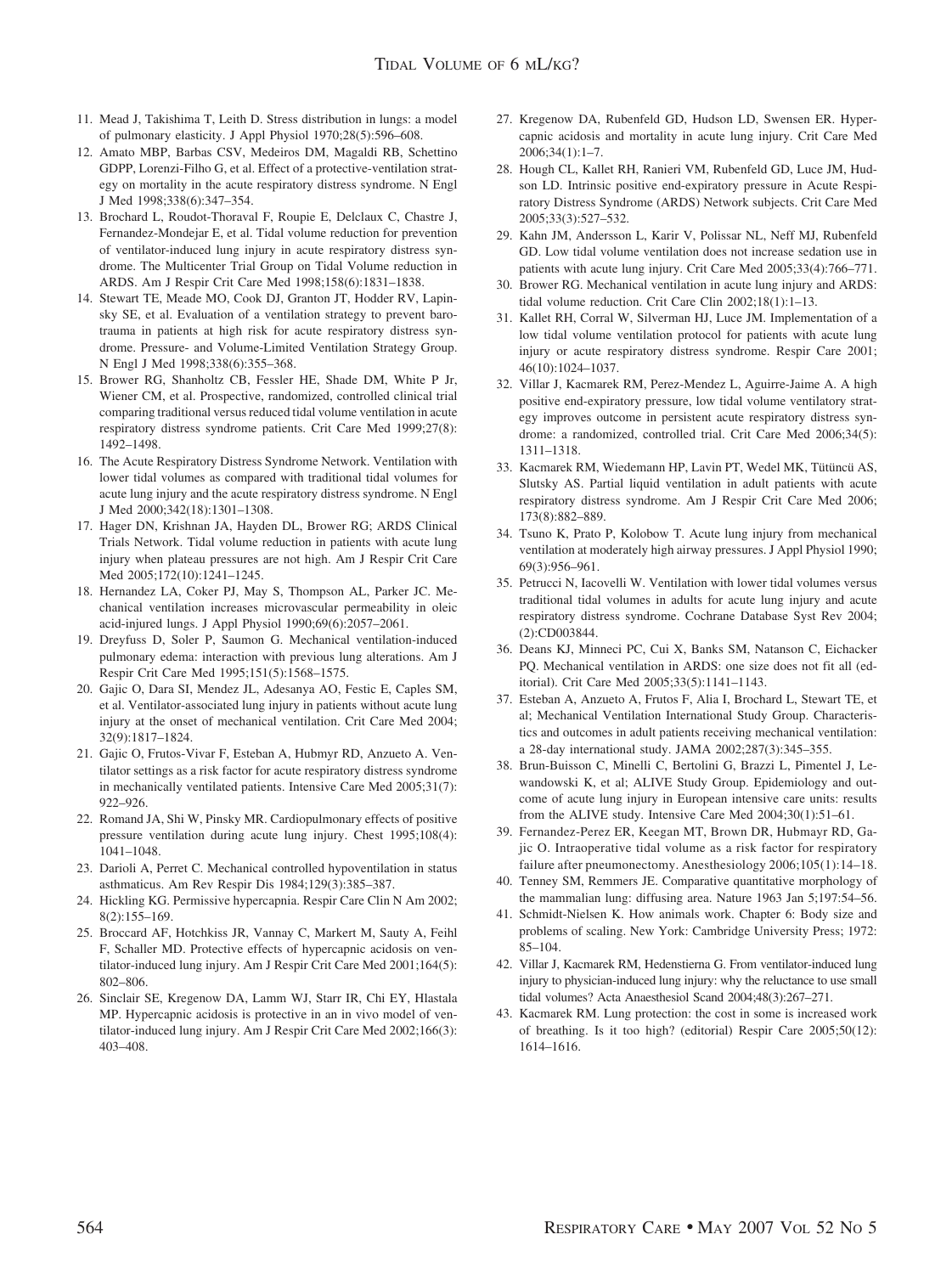#### **Discussion**

**MacIntyre:** The ARDS Network protocol starts at 6 mL/kg, but if there are issues of gas exchange or patient comfort, it allows you to go to 8 mL/ kg, as long as the plateau pressure remains below 30 cm  $H_2O$ . So it's not true that the ARDS Network protocol forces you to stay at 6 mL/kg. In fact, 8 mL/kg is allowed. Similarly, if the plateau pressure is above 30 cm  $H_2O$ at a  $V<sub>T</sub>$  of 6 mL/kg, you are supposed to drop the  $V_T$  to 5 or even 4 mL/kg to keep the plateau pressure below 30 cm  $H_2O$ . So the ARDS Network didn't ignore the plateau pressure. In fact, wouldn't both of you agree that it's probably a little bit of both? I think lung stretch and tidal stretch both play a role in VILI. My philosophy is to start at 6 mL/kg, and if the patient tolerates that, and the gas exchange and plateau pressure are fine, I just leave the  $V_T$  there. I start at 6 mL/kg as the default condition, and then adjust accordingly.

**Kacmarek:** The issue here is the perspective that many have in the community, which is that you *must* use a  $V_T$  of 6 mL/kg and that  $V_T$  is the primary factor that induces lung injury. But I don't think there's any data to support that. If you look at the original data you are referring to, the  $V_T$ were huge; they were way out of the range we'd consider clinically. A particular  $V_T$  is not necessarily going to cause overdistension. You have to have an increase in transpulmonary pressure. I could put a  $V_T$  of 2 L into a normal adult's lungs and his peak alveolar or plateau pressure might be  $10 - 12$  cm H<sub>2</sub>O, but I doubt it would cause any overdistension lung injury, because of the lack of any existing lung injury.

**Rubin:** Speaking as a pediatrician, I want to point out a couple of important caveats about this. Although it's true that physiologic  $V_T$  is about 7 mL/kg throughout life, there are a lot of things that prevent us from using that strategy in children. No pediatric data I am aware of are consistent with the ARDS Network data. We rarely use cuffed endotracheal tubes in children, because they can lead to tracheal damage, so we avoid cuffed tubes until adolescence.

I run a home ventilator program, and I've found that it's extraordinarily difficult to measure the  $V_T$  at the trachea—with most home ventilators—at the tube, so there is substantial variability in the volume delivered to children because of the tubing compliance. And the lower the ideal body weight, the more you worry about that variability. Also, although permissive hypercarbia may be quite safe for the developed brain of an adult, there are important concerns, raised by studies of children with congenital central hypoventilation syndrome, that elevated  $CO<sub>2</sub>$  can cause slow neural development and may induce long-term neurologic disability in children who have a growing brain. So we need to be careful when we interpret these. We can't brush everything with the same stroke.

**Cheifetz:** I agree. In pediatrics, one of the controversies is where to measure the delivered  $V_T$ . Since we do not have pediatric data to compare 6 mL/kg and 12 mL/kg, or any other  $V_T$ , we generally do accept the ARDS Network recommendation,<sup>1</sup> though, again, we lack pediatric data. As Bruce indicated, in our smaller patients we lose much of the  $V_T$  in the compliance of the ventilator circuit. There is a growing body of literature<sup>2-4</sup> that supports measuring the  $V_T$  at the endotracheal tube in infants and younger children. With them we can't measure it at the ventilator's expiratory valve, because those values may be off by as much as 50%.

1. The Acute Respiratory Distress Syndrome Network. Ventilation with lower tidal volumes as compared with traditional tidal volumes for ALI and the acute respiratory distress syndrome. N Engl J Med 2000; 342(18):1301–1308.

- 2. Castle RA, Dunne CJ, Mok Q, Wade AM, Stocks J. Accuracy of displayed values of  $V<sub>T</sub>$  in the pediatric intensive care unit. Crit Care Med 2002;30(11):2566–2574.
- 3. Cannon ML, Cornell J, Tripp-Hamel DS, Gentile MA, Hubble CL, Meliones JN, Cheifetz IM. Tidal volumes for ventilated infants should be determined with a pneumotachometer placed at the endotracheal tube. Am J Respir Crit Care Med 2000; 162(6):2109–2112.
- 4. Chow LC, Vanderhal A, Raber J, Sola A. Are  $V_T$  measurements in neonatal pressurecontrolled ventilation accurate? Pediatr Pulmonol 2002;34(3):196–202.

**Steinberg:** I agree, Neil, that it's probably a combination of total stretch and tidal stretch that's important. I also agree that transpulmonary pressure is probably the more important measurement, if we can get it, because transpulmonary pressure is a much more accurate determinant of lung volume than is plateau pressure. In many ICU patients the plateau pressure may not represent the transpulmonary pressure because of obesity, or massive volume resuscitation, or abdominal compartment syndrome, or pleural disease, or chest wall compliance. It may not be plateau pressure that determines injury. And perhaps in a normal adult's lungs we can't cause VILI very easily.

But we're not talking about a patient who's on the ventilator for only 24 or 48 hours. Sick people probably have some degree of lung inflammation, which might not meet the criteria of ALI, but even normal lung distension—just stretching the lung to normal size—may be detrimental in patients with some injury. I think the data from the Mayo Clinic,<sup>1</sup> though it was not a prospective randomized study, are very compelling. In that study, patients who got a lower  $V_T$  who might have more atelectasis and a little worse hypoxemia, and in whom it might be easier to diagnose ALI because of the bilateral atelectasis and the lower  $P_{aO_2}/F_{IO_2}$ —had a much lower incidence of ALI.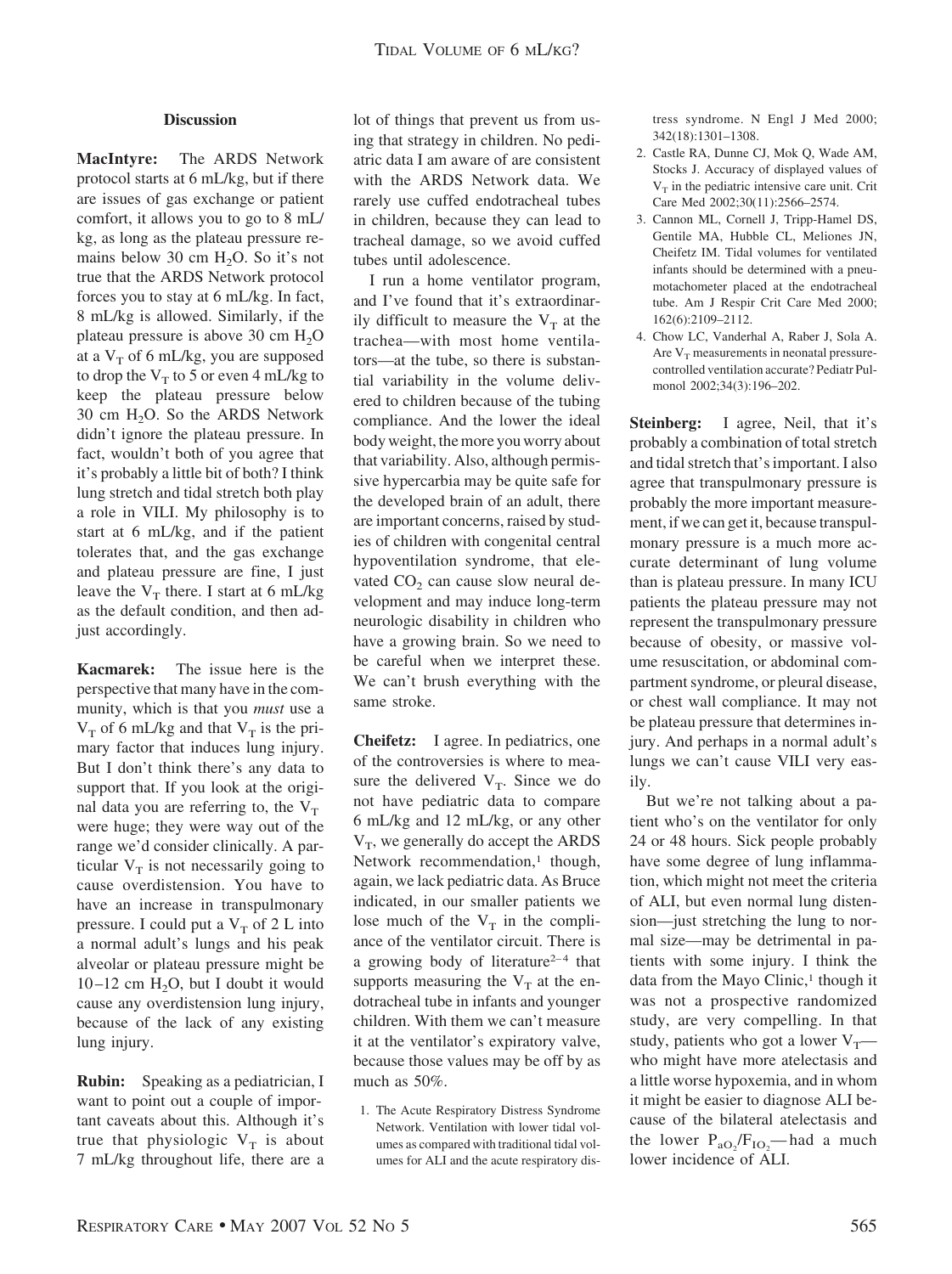Bob, you focused primarily on mechanisms and ALI, but there are a lot of other patients who don't meet those criteria, and stretching their lungs might be detrimental—maybe not full-blown VILI, but cardiac abnormalities, decreased oxygen delivery, intrinsic PEEP, and other things that may also be detrimental.

And I agree with Neil about starting at a lower  $V_T$ ; my default starting  $V_T$  is approximately 8 mL/kg of predicted body weight, and then I assess the patient, and if they're uncomfortable and their lungs are very compliant, then I may let them take bigger breaths, but if they develop ALI, then I will reduce it to 6 mL/kg. If the normal physiologic  $V_T$  is 6–8 mL/kg throughout life, why do we have to push it to 10 or 12 mL/kg when a patient is sick?

1. Gajic O, Dara SI, Mendez JL, Adesanya AO, Festic E, Caples SM, et al. Ventilatorassociated lung injury in patients without ALI at the onset of mechanical ventilation. Crit Care Med 2004;32(9):1817–1824.

**MacIntyre:** I think that Mayo Clinic study is important. Their data on lung mechanics on day 1 show that the group that got the biggest  $V_T$  actually had the healthiest lungs. Two thirds of them were postoperative patients and their lung compliance was almost twice as good as the group that got the smaller  $V_T$ . So they started off with healthier lungs. I think what they're seeing is clinicians who say, "This patient has pretty good looking lungs, the plateau pressure is not too bad, so he can tolerate a bigger  $V_T$ , and I'll give it to him." And then the patient gets ALI.

**Kacmarek:** The problem with the Mayo data is that they did not indicate the plateau pressure: only the peak pressure. The same is true of most of the data in their second review, in which they looked at Esteban's data.<sup>1</sup> Without the plateau pressure it's very difficult to interpret the level of stretch.

I have a difficult time accepting that a  $V_T$  of 10 mL/kg with a very low plateau pressure would cause cardiovascular embarrassment. You have to have a high intrathoracic pressure to cause cardiovascular embarrassment. Without high intrathoracic pressure it doesn't matter what volume of gas you deliver, because if you don't stretch the lung and you don't increase pleural pressure with that volume delivery, you can't increase the intrathoracic pressure. Unless you increase alveolar pressure, which increases pleural pressure, you won't impede venous return.

1. Gajic O, Frutos-Vivar F, Esteban A, Hubmyr RD, Anzueto A. Ventilator settings as a risk factor for acute respiratory distress syndrome in mechanically ventilated patients. Intensive Care Med 2005;31(7):922– 926.

**Hurford:** Speaking as an anesthesiologist, in the operating room we often use comparatively high  $V_T$ , but we don't create the lung injury that you're talking about. Wrigge and coworkers<sup>1</sup> looked at indices of lung injury, including  $P_{aO}$  and release of inflammatory mediators, in relatively normal surgery patients who received relatively high  $V_T$ , but, because the transpulmonary pressure was low, and the plateau pressure was well below 30 cm  $H_2O$ , they found no evidence of lung injury. That suggests that if plateau pressure is low, it won't cause lung injury.

Similarly, if you ventilate a small portion of the lung at a very low  $V_T$ , as in one-lung or one-lobe ventilation, that can also cause lung injury in normal lungs. The situation I've encountered is that when I conduct one-lung ventilation, or one-lobe ventilation, in which I might be only ventilating a small section of the lung, or one lung, even a 6 mL/kg  $V_T$  may occasionally produce plateau pressure well above 30 cm  $H_2O$ . Those are the patients I worry about.

1. Wrigge H, Zinserling J, Stuber F, von Spiegel T, Hering R, Wetegrove S, et al. Effects of mechanical ventilation on release of cytokines into systemic circulation in patients with normal pulmonary function. Anesthesiology 2000;93(6):1413–1417.

**Pierson:\*** I want to hark back to Ken's rhetorical question of where did that 15 mL/kg  $V_T$  come from in the first place? It came out of the operating room, with studies 40 years ago from Massachusetts General Hospital, $1-3$  with healthy people undergoing anesthesia. Those patients rapidly developed increasing alveolar-arterial oxygen difference and, presumably, micro-atelectasis with physiologic  $V_T$ of 5–7 mL/kg, but those changes were prevented—at least during the shortterm of those observations— by using 15 mL/kg. And it was because of that, and the habit of using large  $V_T$  in the operating room, that everyone began using large  $V_T$  when ventilating patients with ARF.

There has definitely been a trend in the last 15 years toward progressively lower  $V_T$  that ordinary clinicians use in setting patients up on ventilators. This was documented in a recent study from Harborview Medical Center,4 which showed that among patients resuscitated from ventricular fibrillation arrest out of the hospital, and who had no problems with their lungs, the starting  $V_T$  progressively decreased over the period of that study, which was about 12 years. In concert with that was an increase in the diagnosis of atelectasis during those periods. So atelectasis probably occurs more often and is more widespread when we use smaller  $V_T$ , in people with and without ALI.

The issue we have to contend with is whether this is an important problem from a clinical perspective. Bendixen and associates<sup>1</sup> thought it was, because they recommended large  $V_T$ , because it didn't happen when you used large  $V_T$ .

<sup>\*</sup> David J Pierson MD FAARC, Division of Pulmonary and Critical Care Medicine, Harborview Medical Center, University of Washington, Seattle, Washington.